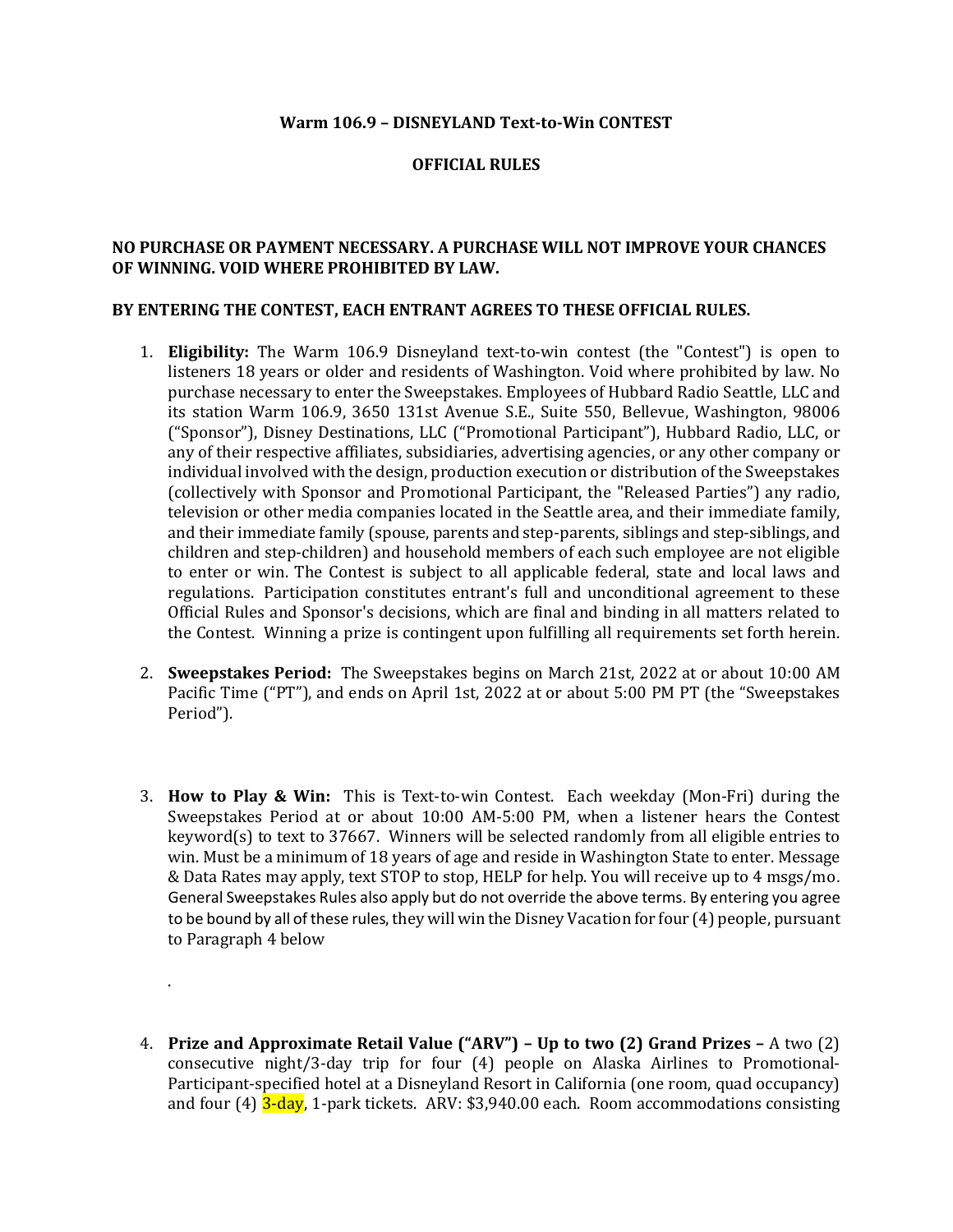of one (1) standard room (with a maximum of four (4) persons per room) for two (2) nights at a Disneyland Resort area hotel selected by Disney in its sole discretion. Vacation package fulfillment is subject to certain restrictions and is subject to hotel availability at the Disneyland Resort. Advanced reservations required. Incidentals, meals, additional transportation, insurance, etc. are not included in the Disneyland Resort Vacation Package. Vacation Package, Vacation Package components and Vacation Package components may not be separated. However, Sponsor and Promotional Participant reserve the right to substitute for any prize, cash or prizes with an equal or greater retail value than the prize detailed. Certain travel restrictions may apply. Saturday night stay may be required. Trip includes:

- The Vacation Packages awarded by Warm 106.9 that include travel must occur on predetermined flights on **May 4, 2022 and May 6, 2022** and the winner(s) and his/their guests must travel together on the same itinerary. Travel and lodging for the Vacation Package awarded must be completed prior to May 6, 2022.
- If winner cannot travel on May 4, 2022 and May 6, 2022, winner must forfeit trip and another winner will be selected. Vacation Package fulfillment and travel are subject to certain restrictions, air travel/flight availability, and certain hotel/room availability. Blockout dates apply. No extensions will be granted (unless stated otherwise). Certain travel and lodging restrictions apply including airline carrier's regulations and conditions. Airline tickets are non-refundable, non-transferable, and are not valid for upgrades. Promoter and Disney are not liable for any expenses incurred as a consequence of flight cancellation/delay. Theme park tickets are subject to the terms and conditions set forth herein and included on the theme park tickets.
- Both a theme park ticket and separate theme park reservation for the same park on the same date are required for park entry for the winner and each Guest. Theme park reservations and tickets will be required for each day of the visit and must be obtained before visiting. Park reservations are limited and subject to availability. Park reservations do not guarantee park admission or access to any experience, attraction, or offering. Winner and Guests should visit Disneyland.com/updates for important details to know before traveling to the Disneyland Resort.
- Winners must be at least the age of majority pursuant to his/her applicable state of residence to enter and win. A Guest under the age of majority must be accompanied by his/her parent/legal guardian who must be at least the age of majority and both will be deemed Guests of the winner (unless the winner is the Guest's parent or legal guardian). Once selected by winner, Guests cannot be changed without the express consent of Disney, which may be withheld for any reason.
- Vacation Package and its components (including, without limitation, theme park tickets) may not be used in conjunction with any other promotion or offer, separated, sold, exchanged or redeemed for cash, traded, transferred, substituted, assigned, or rescheduled to dates other than as set forth above, except in Disney's sole and absolute discretion.
- The Vacation Package will not include the following: transportation from/to winner's residence to/from Departure Airport, transportation to/from the Premises if winner lives within two hundred fifty miles of the Premises, airport departure fees, baggage fees; insurance (health, travel, medical); parking fees (unless stated otherwise); room service, laundry service, spa treatments; food or beverages; merchandise, souvenirs; incidental expenses; local or long distance telephone calls; tips, gratuities, service charges; any taxes; or any other charges not explicitly included herein.
- All elements of the Vacation Package (including, without limitation, the theme park tickets) must be used by the Group on the same dates during the redemption of the Vacation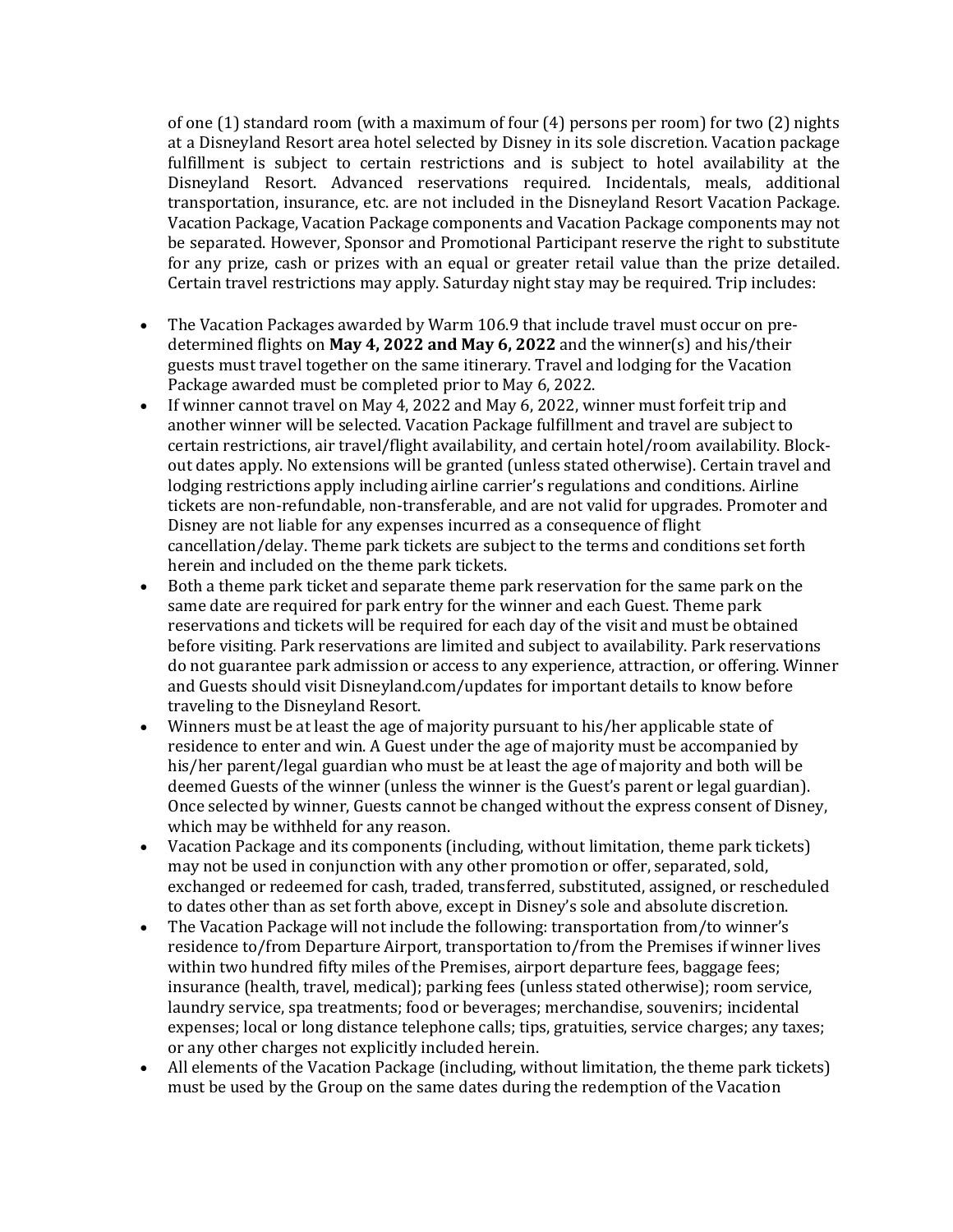Package. Any portion of the Vacation Package not accepted or used by winner will be forfeited.

- Certain theme parks, hotels, restaurants, attractions, experiences, services and other offerings may be modified, limited in availability and capacity, or be closed.
- A winner may not charge any Guest for participating in the prize. Prizes are awarded "as is" with no warranty or guarantee, expressed or implied, being provided by Promoter or Disney.
- The winner and his/her Guests are responsible for having valid travel documents including governmentissued identification and/or passports, as applicable.
- The winner will not receive compensation for any element(s) of the Vacation Package  $(including, without limitation, theme park tickets) that any participant(s) is unable to use$ for any reason, and such unused portion(s) of the Vacation Package will be forfeited.
- If the winner chooses to bring less than the allotted number of Guests, the Vacation Package will be awarded in increments suitable for the actual number of participants with no substitute prize or compensation provided to the winner.
- The winner and his/her Guests will be required to execute a liability/publicity/COVID-19 release and waiver form prior to booking of any travel. Failure to return the executed release form within the specified time period will result in forfeiture of the Vacation Package. Winner acknowledges that he/she is solely responsible for any actions, claims or liabilities of the Group, related to any use or misuse of the prize or any prize-related activity or travel.
- Any damaged, lost or stolen theme park tickets, gift cards, or travel vouchers will not be replaced. Gift cards are not redeemable or exchangeable for cash (except as required by law) and are subject to all terms and conditions of use as established by issuer.
- There may be specific state or government health agency instructions, guidelines and requirements for all visitors to the Premises. The winner and their Guests are solely responsible, at their own cost, for staying updated on and complying with any of the latest restrictions and requirements that may be in place for travel to and visiting the Premises leading up to the planned stay. Such restrictions and requirements are subject to change.
- The actual value of the Vacation Package may vary depending on point of departure and fluctuations of hotel rates and airfares. Any difference between the approximate retail value and the actual cost of the/each Vacation Package will not be awarded.
- Federal, state and local taxes relating to the prize are the responsibility of the winner and Promoter will issue all tax forms including a 1099 form to the winner.
- Promoter is the sponsor of the Sweepstakes.
- Disney, its parent, related, affiliated and subsidiary entities and their respective officers, directors, agents, employees and assigns will be released and discharged from any and all legal claims, losses, injuries, demands, damages, actions, and/or causes of actions that arise out of and/or are in any way related to the prize, the receipt, use and/or enjoyment of the prize, or prize-related activity including travel, the Promotion or the Sweepstakes.
- All disputes arising out of or relating to any prize provided by Disney shall be resolved by applying the laws of California, without regard to conflict of law rules, and shall be solely and exclusively brought in state or federal courts within Orange County, California. Such claims shall be resolved individually, without resort to any form of class action, and all such claims shall be limited to actual out-of-pocket costs incurred, but in no event to include attorneys' fees.
- In the event there is a discrepancy or inconsistency between disclosures or other statements contained in any Sweepstakes promotional materials and the terms and conditions of the Official Rules, the Official Rules shall prevail and govern.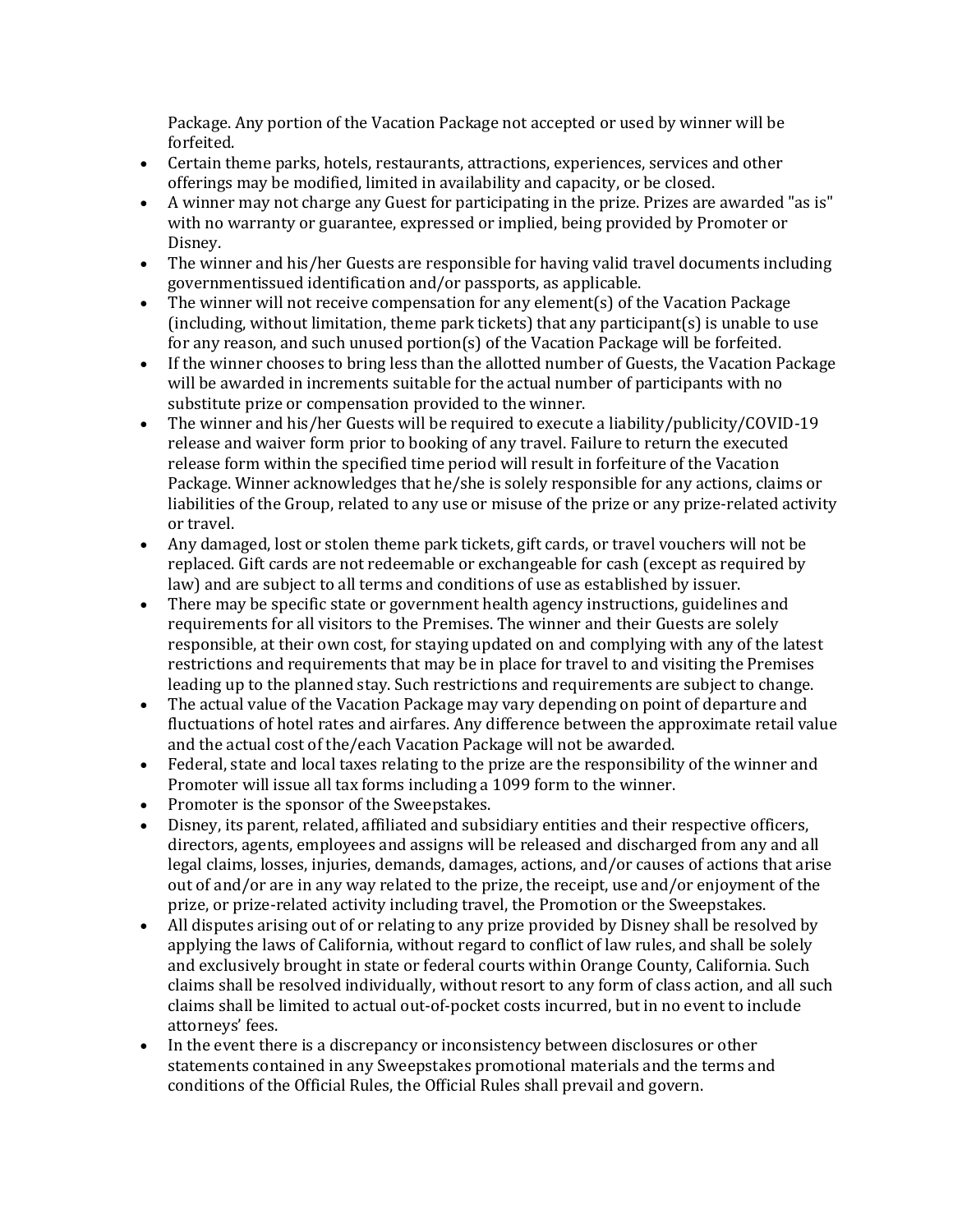- 5. **Participation Conditions/Release/Consent to use Likeness:** By participating, each participant agrees to: (a) comply with and be bound by these Official Rules and the decisions of the Sponsor which are binding and final in all matters relating to this contest; (b) release and hold harmless the Released Parties from and against any and all claims, expenses, and liability, including but not limited to negligence and damages of any kind to persons and property, including but not limited to invasion of privacy (under appropriation, intrusion, public disclosure of private facts, false light in the public eye or other legal theory), defamation, slander, libel, violation of right of publicity, infringement of trademark, copyright or other intellectual property rights, property damage, or death or personal injury arising out of or relating to a participant's participation in this Sweepstakes and acceptance or use or misuse of prize; (c) indemnify, defend and hold harmless the Released Parties from and against any and all claims, expenses, and liabilities (including reasonable attorney's fees) arising out of or relating to an entrant's participation in the Contest and/or entrant's acceptance, use or misuse of prize; and (d) allow Sponsor's use for promotional purposes, of his/her likeness, voice (including a recording of the winner's telephone call to the station) and/or address (city/state) without any additional compensation. By calling in to participate in this Sweepstakes, each participant consents to his or her voice and telephone conversation being recorded and /or broadcast.
- 6. **General Conditions:** Sponsor reserves the right to cancel, suspend and/or modify the Contest, or any part of it, for any reason whatsoever, including, without limitation, fire, flood, natural or manmade epidemic of health or other means, earthquake, explosion, labor dispute or strike, act of God or public enemy, satellite or equipment failure, riot or civil disturbance, terrorist threat or activity, war (declared or undeclared) or any federal state or local government law, order, or regulation, public health crisis, order of any court or jurisdiction or if any fraud, technical failures or any other factor beyond Sponsor's reasonable control impairs the integrity or proper functioning of the Contest, as determined by Sponsor in its so le discretion. Sponsor reserves the right, in its sole discretion, to disqualify any individual it finds to be tampering with the participation process or the operation of the Contest or to be acting in violation of these Official Rules or any other promotion or in an unsportsmanlike or disruptive manner. Any attempt by any person to deliberately undermine the legitimate operation of the Contest may be a violation of criminal and civil law, and, should such an attempt be made, Sponsor reserves the right to seek damages from any such person to the fullest extent permitted by law. Only the type and quantity of prizes described in these Official Rules will be awarded. The invalidity or unenforceability of any provision of these rules shall not affect the validity or enforceability of any other provision. In the event that any provision is determined to be invalid or otherwise unenforceable or illegal, these rules shall otherwise remain in effect and shall be construed in accordance with their terms as if the invalid or illegal provision were not contained herein. Sponsor's failure to enforce any term of these Official Rules shall not constitute a waiver of that provision.
- 7. **Limitations of Liability:** The Released Parties as set forth above are not responsible for: (1) any incorrect or inaccurate information, whether caused by entrants, printing errors or by